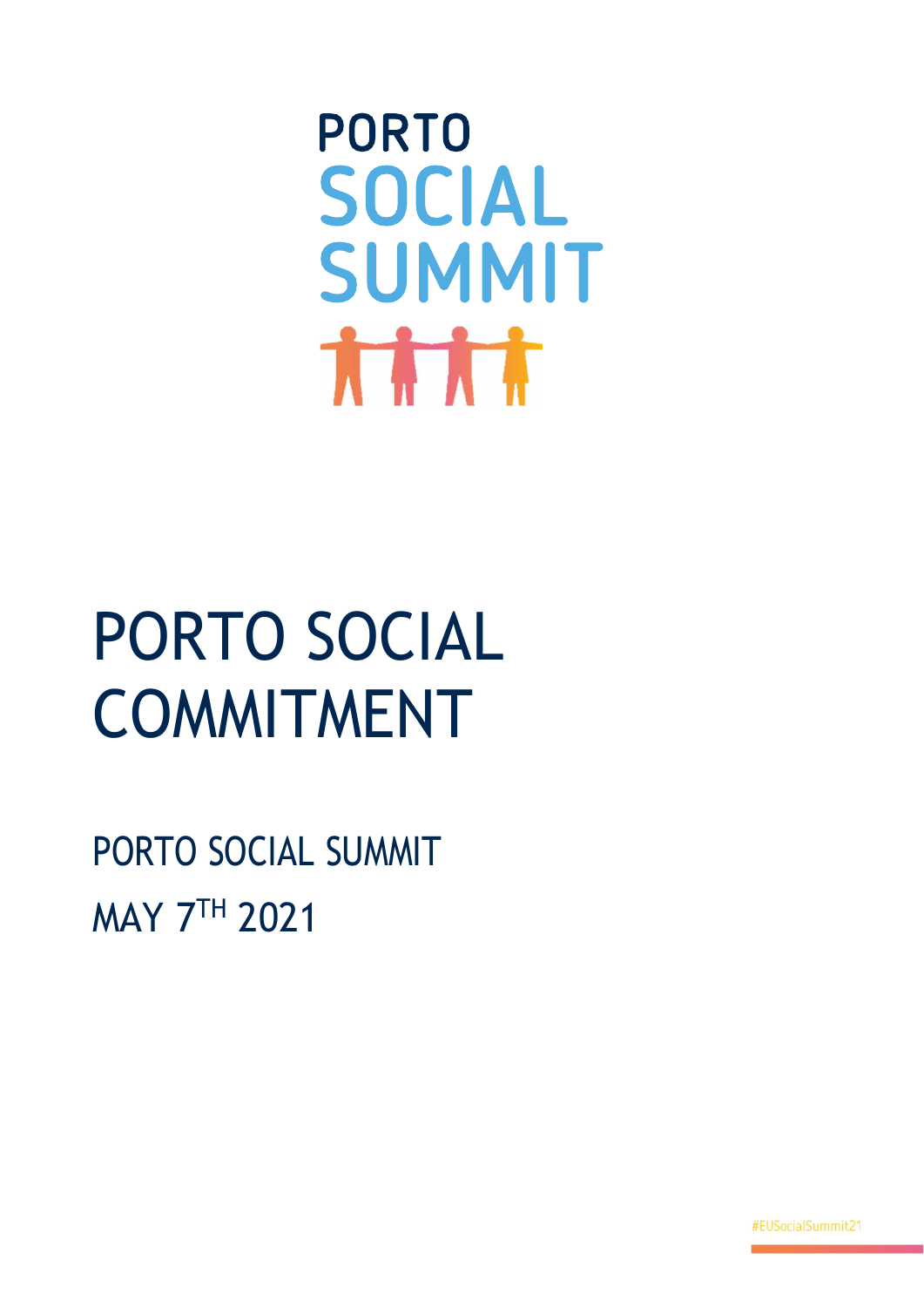

## PORTO SOCIAL COMMITMENT

**MAY 7TH 2021** 

We, the subscribing institutions and organisations, have come together in Porto during the Social Summit to rally forces to strengthen the commitment to the implementation of the European Pillar of Social Rights and to use this unique opportunity to join forces for an inclusive, sustainable, just and jobs-rich recovery, based on a competitive economy and that leaves no one behind.

To this aim, we underline that:

• We are living unprecedented times. Our shared ambition for a transition towards a green, socially just and digital economy will shape the livelihoods of people across Europe for the decades to come, changing amongst others consumption, distribution, production, and working patterns. COVID-19 put a strain on our health systems and has exposed Europe to further far-reaching changes in our jobs, education, economy, welfare systems and social life, resulting in a profound economic and social crisis;

• The European response to COVID-19 contained many of the negative effects of the pandemic, showing the benefits of a coordinated European approach, which should continue guiding us in a joined effort to strive for solution-oriented actions while taking account of the diversity of national systems. It will continue to bring innovation, sustainable economic development, cohesion and upward economic and social convergence;

• With unemployment and inequalities increasing due to the pandemic, it is important to channel resources where they are most needed to strengthen our economies and to focus our policy efforts on equal opportunities, access to quality services, quality job creation, entrepreneurship, up- and reskilling and reducing poverty and exclusion;

• This is therefore the right moment to collectively assert and support an ambitious agenda of strong, sustainable and inclusive economic and social recovery and modernisation that goes hand in hand with strengthening the European Social Model, so that all people benefit from the green and digital transitions and live in dignity;

• The 20 principles of the European Pillar of Social Rights, proclaimed in 2017 at the Gothenburg Social Summit for Fair Jobs and Growth, remain a compass to guide us towards a strong, sustainable, inclusive recovery and towards upward economic and social convergence;

• In their Strategic Agenda 2019-2024, EU leaders have underlined that the Pillar needs to be implemented, turning its principles into action at Union and Member State level with due regard for the respective competences. In its resolutions on a Strong Social Europe for Just Transitions and on the Child Guarantee, the European Parliament also strongly emphasised the need for a strong shared commitment to the materialisation of the Pillar rights and principles. In the debates developed by the European Economic and Social Committee and the Committee of the Regions the relevance of the European Pillar of Social Rights Action Plan was stressed.

In this context, we welcome the European Pillar of Social Rights Action Plan presented by the European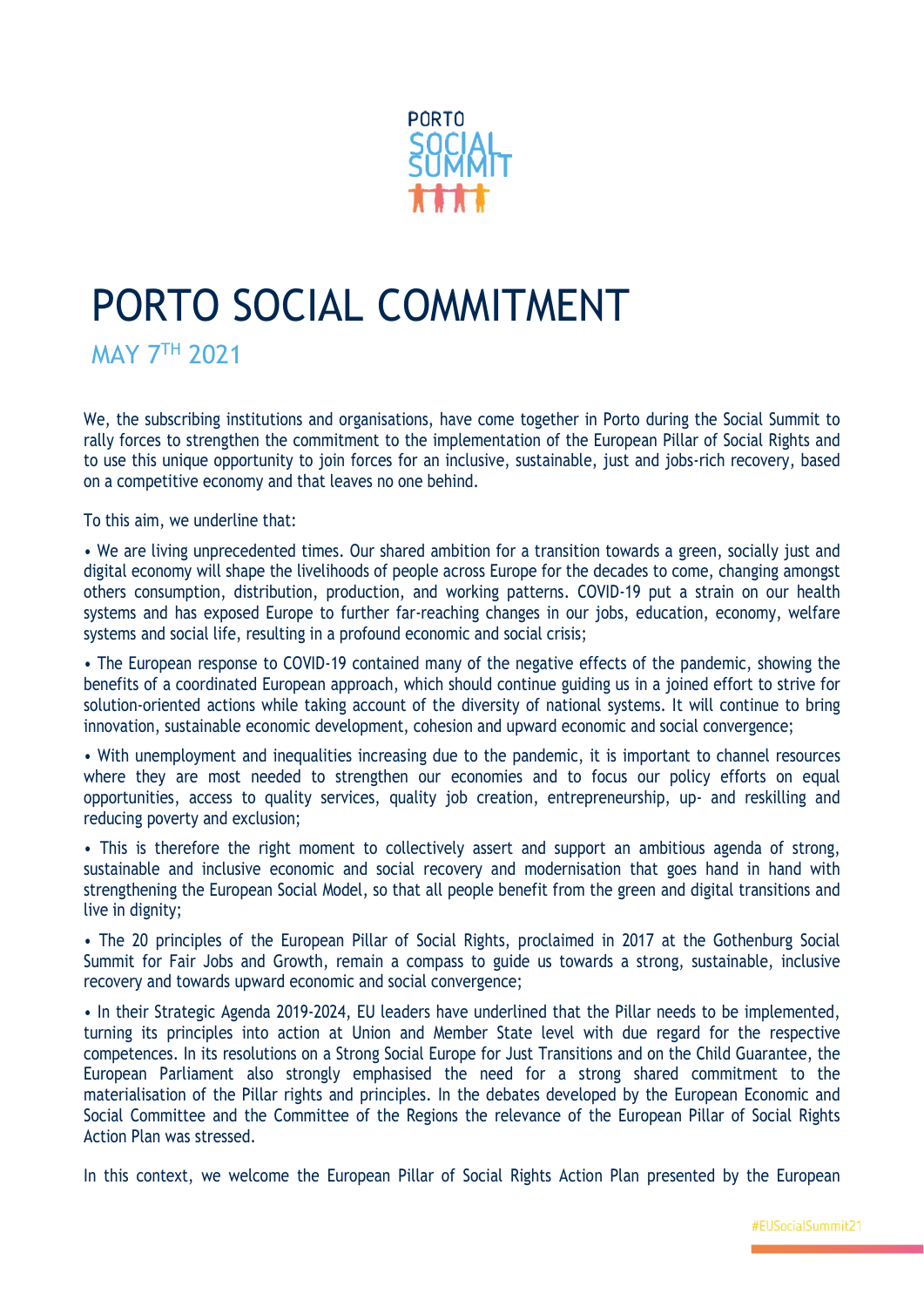Commission and, using the most suitable instruments, while respecting the principle of subsidiarity and limiting the administrative burden on small and medium-sized companies, call all relevant actors to take on the learnings from this pandemic and to join efforts to:

• maintain emergency measures as long as necessary while promoting a strategic approach to facilitate the creation of new quality jobs and job-to-job transitions;

• mobilise all necessary resources – investments and reforms – to exit the economic and social crisis, to enhance Europe's resilience to future crises and to strengthen the competitiveness of the European economy, based on sustainable and inclusive growth, decent work and social justice, and paying particular attention to the environmental, digital and technological empowerment of workers, enterprises and institutions, with an emphasis on small and medium-sized enterprises and services of general interest;

• support fair and sustainable competition in the Internal Market through innovation, quality jobs, decent wages, adequate working conditions, safe and healthy working places and environments, equal treatment and fair mobility;

• take measures to improve the functioning of labour markets so that they contribute to sustainable economic growth, international competitiveness, foster decent working conditions and fair pay for all, and promote the integration of women, young people and vulnerable categories in the labour market;

• take measures to reinforce national social protection systems to ensure a life with dignity for all while preserving their sustainability;

• pay special attention to the activities, communities and people most affected by the COVID19 crisis and its short, medium- and long-term consequences;

• reinforce territorial and social cohesion, with the involvement of the European, national, regional and local levels of government, namely focusing in sectors, groups and territories with deep and long-lasting structural weaknesses and undergoing rapid and major transformations, and support the reinforcement of essential services and infrastructures in this endeavor;

• promote autonomous social dialogue as a structuring component of the European Social Model and strengthen it at the European, national, regional, sectorial and company levels, with special emphasis on ensuring an enabling framework for collective bargaining within the various models that exist in the Member States;

• promote gender equality, including by closing the gender pay gap and guaranteeing the right to equal pay for work of equal value;

• develop public policies that, at the appropriate level, strengthen social cohesion, fight against all forms of discrimination, including in the world of work, and promote equal opportunities for all, particularly addressing children at risk of poverty, the elderly, people with disabilities, people with a migration background, disadvantaged and minority groups and the homeless;

• promote a comprehensive approach to lift children out poverty by prioritising funding for children's rights and by mainstreaming the child guarantee across all policy sectors while boosting investment in sustainable jobs and social support for their parents;

• promote civil dialogue and support the activities of civil society in the implementation of the Pillar principles.

We call on the European Council to endorse the 2030 headline targets proposed by the European Commission in the European Pillar of Social Rights Action Plan and to promote:

• the recovery of employment and quality job creation, as the keystone of economic and social development to achieve the target for 2030 of an employment rate of at least 78%, which implies at least halving the gender employment gap;

• investment in skills, lifelong learning and training responding to the economy's and society's needs, in order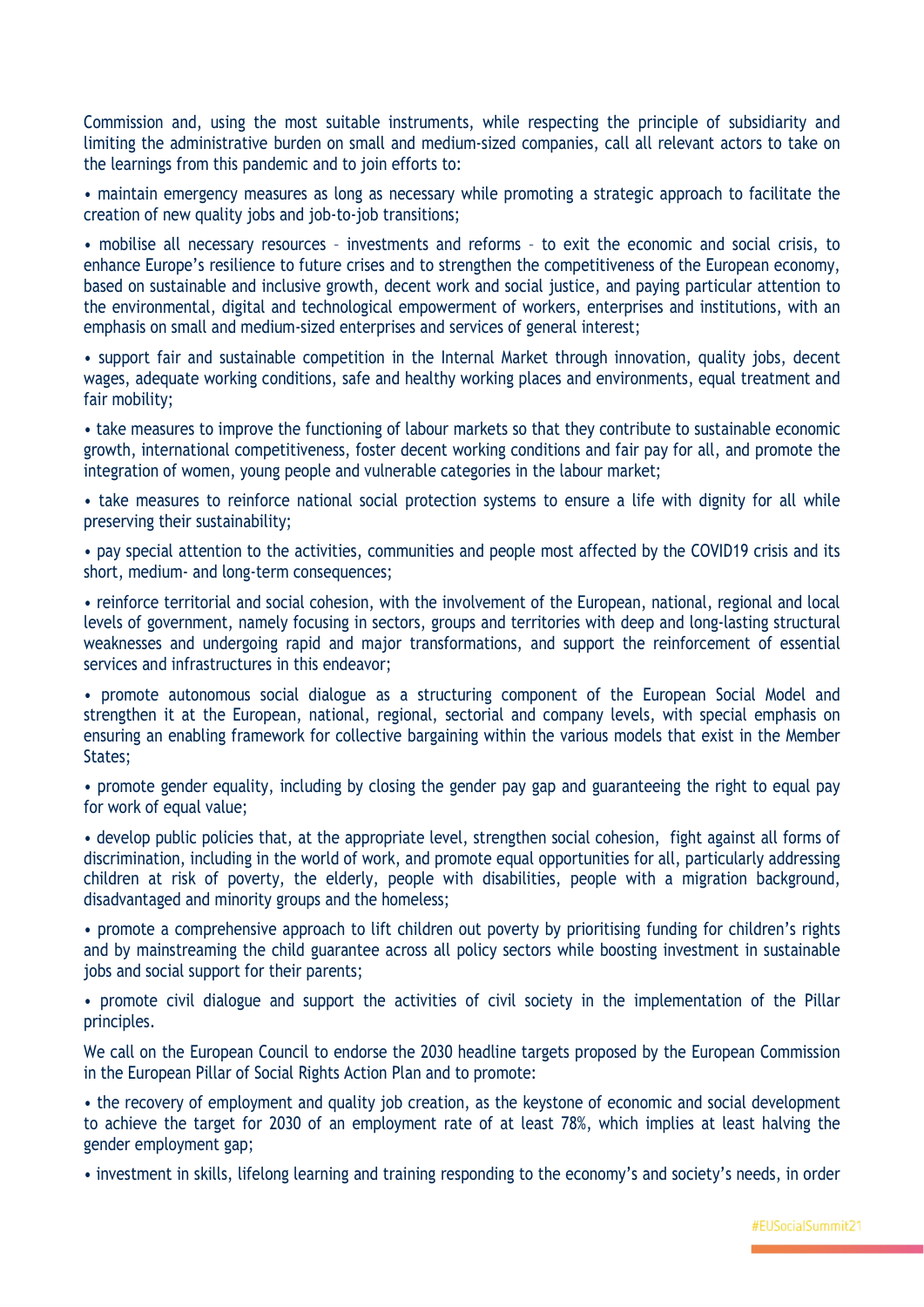to achieve the target, also by 2030, of at least 60% of Europeans participating annually in training and promoting access to basic digital skills for at least 80% of people aged 16-74, thus fostering skilling, reskilling, employability and innovation;

• adequate social inclusion and social protection policies to, by 2030, reduce the number of people living in poverty or social exclusion by at least 15 million (compared to 2019 figures), including 5 million children and with particular emphasis on breaking the generational cycle of poverty as well as advancing social mobility.

We call on Member States to set ambitious national targets which, taking due account of the starting position of each country, constitute an adequate contribution to the achievement of the European targets.

We confirm that, in the framework of an economic and social governance of the EU, the European Semester and its different tools such as the renewed Social Scoreboard, are the appropriate policy framework to monitor progress in the implementation of the European Pillar of Social Rights and, on this basis, call for a regular assessment at the highest political level of progress towards the 2030 headline targets and upward convergence. The extraordinary resources made available to support Europe's recovery are a chance that cannot be missed to progress towards better implementation of the necessary reforms at the national level in line with the Social Pillar principles and goals.

Finally, we stress the importance of engaging and debating how to strengthen the social dimension of Europe with all citizens in the context of the Conference of the Future of Europe and beyond, involving the social partners and mobilizing the European society.

Porto, May 7<sup>th</sup> 2021

Luca Visentini General Secretary of the European Trade Union Confederation

> Pascal Bolo President of SGI EUROPE

Piotr Sadowski President of Social Platform

Ursula von der Leyen President of the European Commission

Pierre Gattaz President of BusinessEurope

> Alban Maggiar President of SMEunited

David Sassoli President of the European Parliament

> António Costa Prime Minister of Portugal

> > #EUSocialSummit21